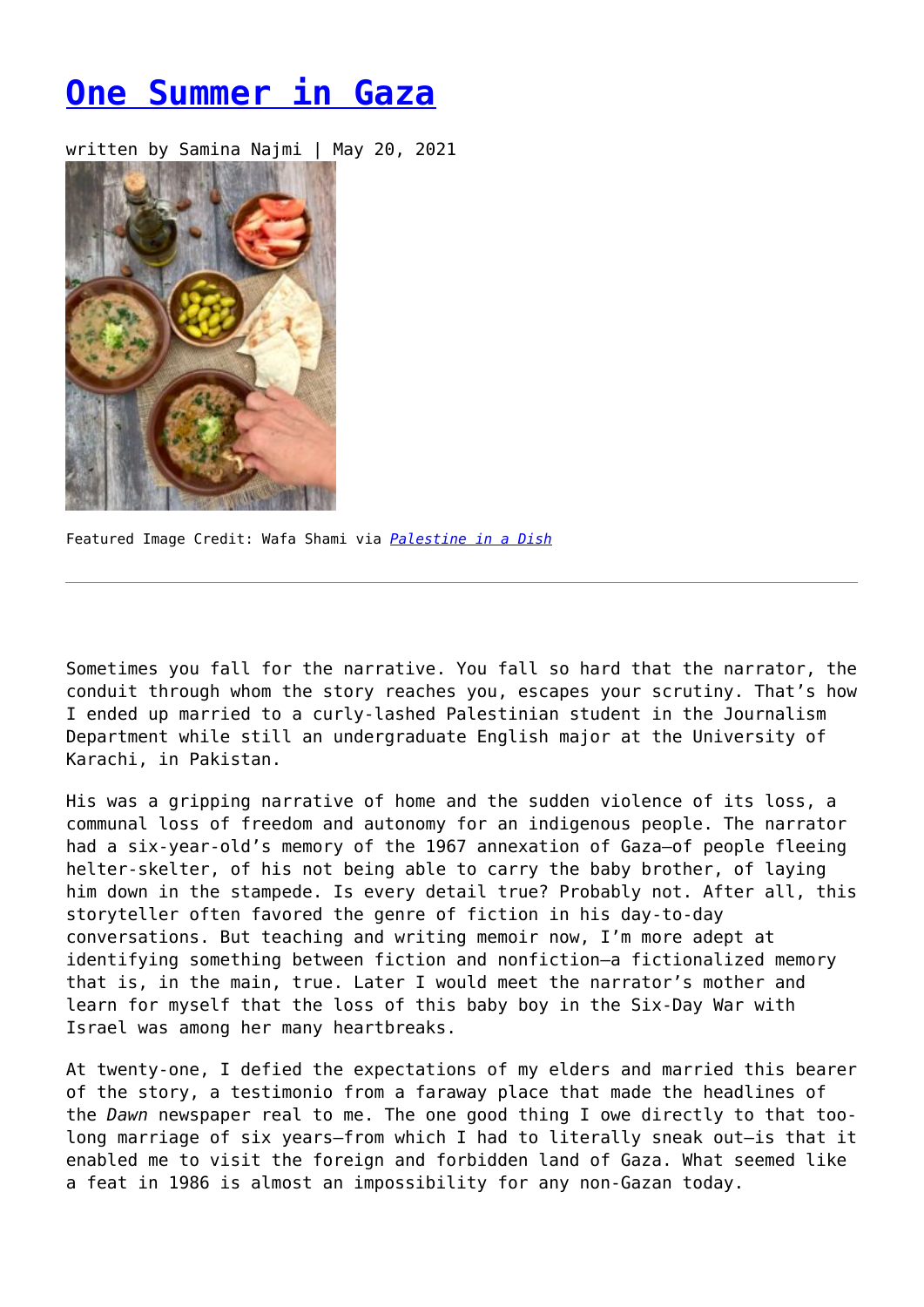*Ghaza* in Arabic, as in Urdu. *Ghazawi*, the one who belongs to *Ghaza*, and to whom *Ghaza* belongs*.* You make that initial consonant sound as you would the French "r"—from the throat, the back of the tongue almost closing off the windpipe, cutting off breath. Almost.

*Ghaza a*s in "ghazal," the genre of Arabic poetry that dates back to the sixth century and, in another six centuries, had found its way to my ancestral land, the Indian subcontinent. In India the ghazal thrived in the courts of the Mughal emperors; it witnessed the arrival of the Europeans in the seventeenth century, their fierce competition for the resources of a bountiful land and its gradual colonization by the British. It became the favored form of urbane Urdu poets in the nineteenth century. The ghazal is a genre that has traveled beyond its place of birth to find a home in other languages, including English. From the sixth century to the twenty-first. And little surprise, as this lyric tradition speaks a universal language of love and loss. Subtract the final "l" and *Ghaza* is that language.

I visited Gaza in the summer of 1986, having just graduated from Karachi University—a couple of years later than I should have because the school shutdowns of the past decade had interfered with what was once a precocious trajectory. It was two years after my Nikah to the storybearer, and a year after we lost my cousin Rubina to suicide. Four years after the massacre in the refugee camps of Sabra and Shatila. It was two years before I arrived in Boston as a graduate student at Tufts. And just a year before the first Intifada, when children raised under twenty years of occupation rose up in protest.

We were a young married couple in Karachi, living with my mother but sharing lofty dreams of a wider world. The storybearer had no passport, only the Travel Document issued to refugees. He had a home without a homeland, the refugee camp of Khan Younis in the Gaza Strip, a twenty-five mile long strip of land that borders the eastern Mediterranean, measuring seven-and-a-half miles at its widest point and separated from the West Bank by the state of Israel. Before Israel, Egypt occupied the Gaza Strip, and before that the British, and before that the Ottomans, or Al Othman in Arabic.

Today almost two million people live in what has been described as the world's largest open-air prison. It has no army. Although technically Israel withdrew from the Gaza Strip in 2005, it maintains control of air and sea access, and six out of seven points of entry by land. Egypt keeps its sevenand-a-half miles of border with the Gaza Strip sealed for the most part. The tunnels into Egyptian territory, which, like any conduit, may be used for good and bad, have been destroyed. Hamas remains in power since 2007, at loggerheads with Al Fatah. Since then, Israel has launched three air wars to punish Hamas for rocket attacks, causing mostly civilian deaths. Its fierce fourth attack is happening at the time of this writing, in response to protests against the force evictions of Palestinians in East Jerusalem, including Hamas's rocket fire. While power relations remain acutely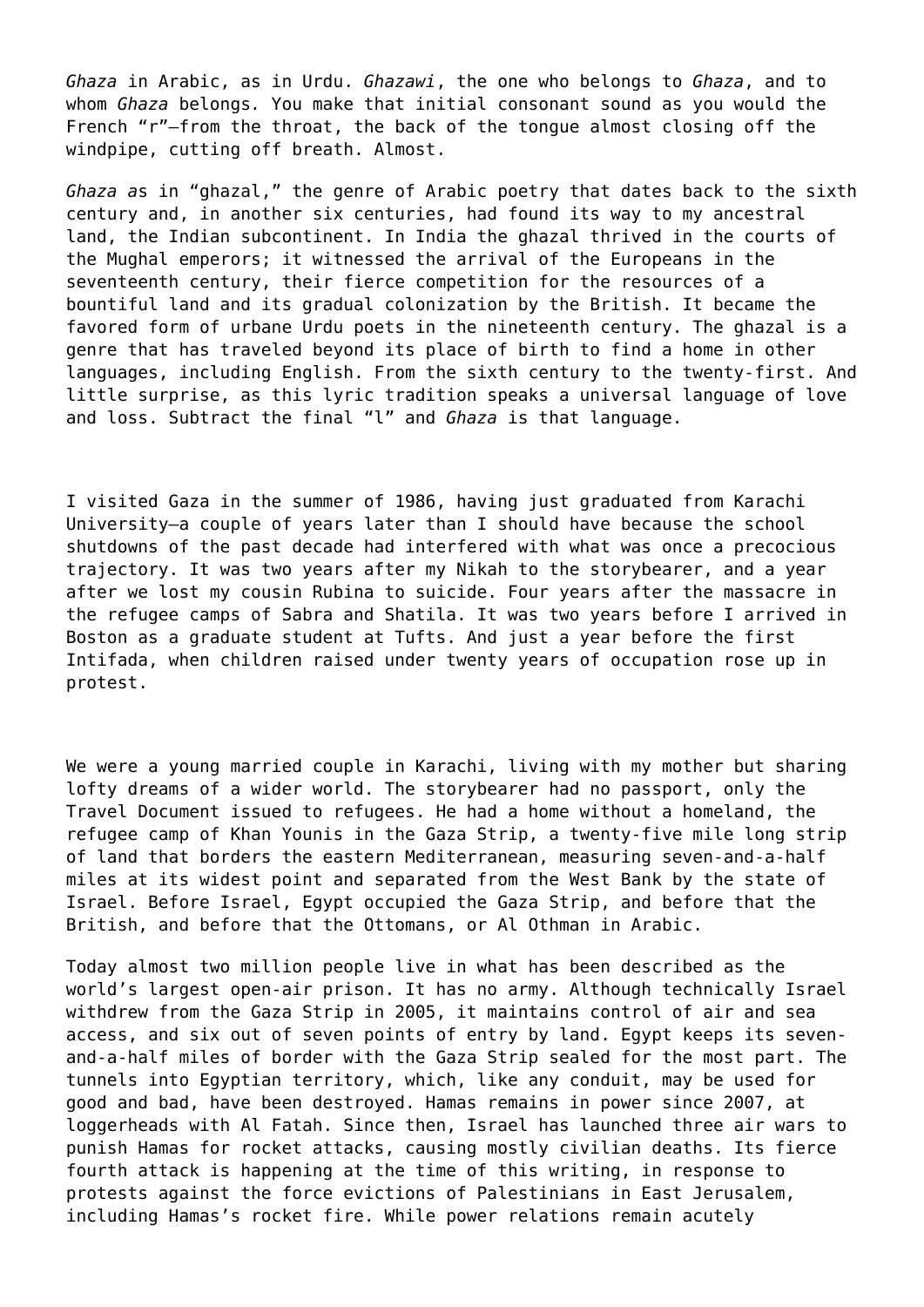asymmetrical, all sides seem locked in their sliver of the story. Meanwhile, generation after generation of ordinary people wanting ordinary things like water, electricity, medicine, building materials, education, jobs, and mere mobility—to work, visit loved ones—must do without them. And extraordinary people with extraordinary talents, like the gifted soccer player Mahmoud Wadi, who waits year after year for permission to leave this twenty-five mile strip so he can avail of the opportunity to play the sport he loves on international fields, remain unknown. Gaza is a throttled windpipe. Almost.

In the summer of 1986, Israeli officials sent me back from the border with Jordan twice before they allowed me in. We had flown from Karachi to Amman, Jordan, and stayed with friends before making the road trip to Khan Younis. A mere hundred or so miles, but worlds away for most. The first time we crossed the Allenby Bridge over the River Jordan, which separates Jordan from Israeli-occupied West Bank, I wore my best Western clothes: a rayon burgundy dress with paisley design and gathers by the waist, its hemline hitting just below the knee. It was picked out for me by my brother's girlfriend Debbie in Palo Alto, a young Jewish American woman who would visit us in Karachi later that year. Less to accessorize than to transport safely, I wore my incongruous South Asian wedding jewelry: 22-karat gold jhumkis dangling from my earlobes, a close-fitting filigree necklace, and an assortment of rings with little rubies, emeralds, and other gems studded in them. They were gifts from my parents, and I was going to wear them for the reception that my parents-in-law were surely planning in our honor. (The latter had no phone and couldn't read or write, so we seldom had news of them, or they of us, except via Palestinian students traveling between Gaza and Karachi.) Amma, my grandmother, had sewn me a silk purse pieced with triangles of vivid colors and golden edging, and in it I carried my eye pencil, blush, and lipstick, and a few U.S. dollar bills. I don't remember much about the bus ride from Amman, beyond the fact that I was sitting next to a blond, ponytailed woman in blue jeans who looked out the window as we crossed the River Jordan and said, "It looks more like a creek."

Bridges fascinate me. They seem so vulnerable, suspended in the air, a narrow spine over a body of water or a roaring highway. And yet they perform the Herculean task of linking two divided spaces, a conduit for connection that wouldn't be possible without them. They pay the price for this role: because of it, they become targets in times of war.

The Allenby Bridge goes by other names, depending on your orientation; it's also the Gesher Allenby, the King Hussein Bridge, and Al-Karameh. I don't know what it was called under the Ottomans, but it became the Allenby when the British rebuilt it in 1918. Since then it's been destroyed by an earthquake in 1927 and by two targeted destructions: the first in 1946 by the Palmach (who were freedom-fighters or terrorists, depending on whether you sympathized with the Jewish activists or British imperial power), and the second by Israel in the Six-Day War of 1967. It was then rebuilt as a truss bridge, and that's all it was in 1986 when my bus drove over it from Jordan into the occupied West Bank.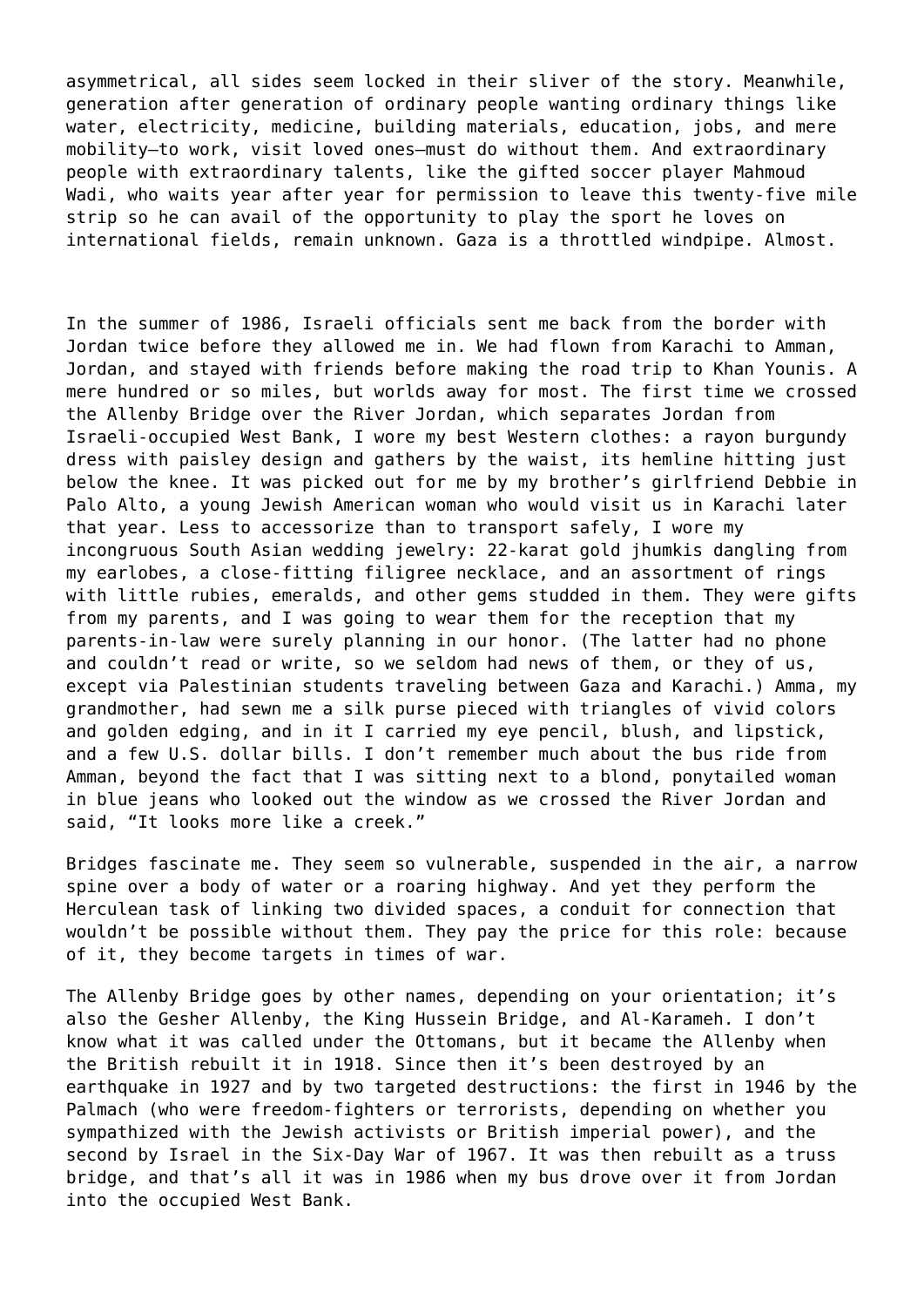Once we arrived at the Israel border, the storybearer and I were separated. I was directed to Passport Control with other tourists and visitors, and he joined all the Palestinians holding the Travel Document for refugees.

When it came my turn to approach the window, I handed the Israeli official my emerald- green passport with gold lettering that read ISLAMIC REPUBLIC OF PAKISTAN in Urdu, English, and Arabic. The man, who appeared to be in his late thirties and had a phenotype and coloring that was not unlike the many Palestinian students I had come to know in Karachi, looked at it closely.

I wonder now what he was thinking. Did he know how often the Pakistani passport had changed in appearance since the first, beige-colored one issued in 1947? Within seven years, green had become the favored color, based on its traditional association with Islam, the color of Paradise as described in the Quran. Over the decades, the passport became a lighter or darker shade of green depending on where we stood between secularity and theocracy as a nation. Initially there were two flags, one each for West and East Pakistan, until Pakistan recognized Bangladesh in 1974, at which point the flags were dispensed with altogether in favor of Pakistan's coat-of-arms, and the Bengali script disappeared. In various eras, English and Urdu have vied for the top line of the cover, reflecting a familiar struggle of postcolonial linguistic identity, as neither language is native to all Pakistanis. In an illuminating 2016 *Dawn* article on this history, Nadeem Paracha surmises: "The Pakistani passport has been a mirror of the persistent existentialist tussle in the country itself."

The passport I handed to the Israeli official in 1986 was the latest iteration, under the religious orthodoxy of General Zia-ul-Haq, of the face we presented to the world. Although Pakistan's first constitution had declared the country an Islamic Republic, the religious qualifier had not appeared on our passports until 1984. Also under the General's regime, the Arabic script was added on the passport cover and, within its pages, a declaration of the holder's religion. While the former was abandoned in the 1990s, the latter remains. And there also remains an explicit notification that the passport is not valid for travel to Israel.

Pakistan and Israel: Abrahamic siblings and two post-World War II countries envisioned as a religious ideal that materialized on the map within months of each other. True, the creation of Pakistan did not become an open invitation for Muslims from all over the world to immigrate to the land at the cost of the indigenous population. Nor does it possess anywhere near the kind of power Israel has in its region, armed and funded by the United States. Over the course of seven decades, Pakistan's territory has contracted rather than expanded. Still, families like mine—Muhajirs from India—though they brought much with them in the early years after Partition, can not be said to have integrated with an eye toward the equitable distribution of resources. And whatever vision of inclusiveness the founders may have had, Pakistan's religious minorities, including some non-Sunni Muslim sects, have been marginalized by a combination of policy, public sentiment, and vigilante violence. Those who can have fled. Pakistan and Israel, penned into existence by the British imperial hand in its dying days. A greedy, grasping hand, lazy and careless at the end, and consummately self-serving to the last.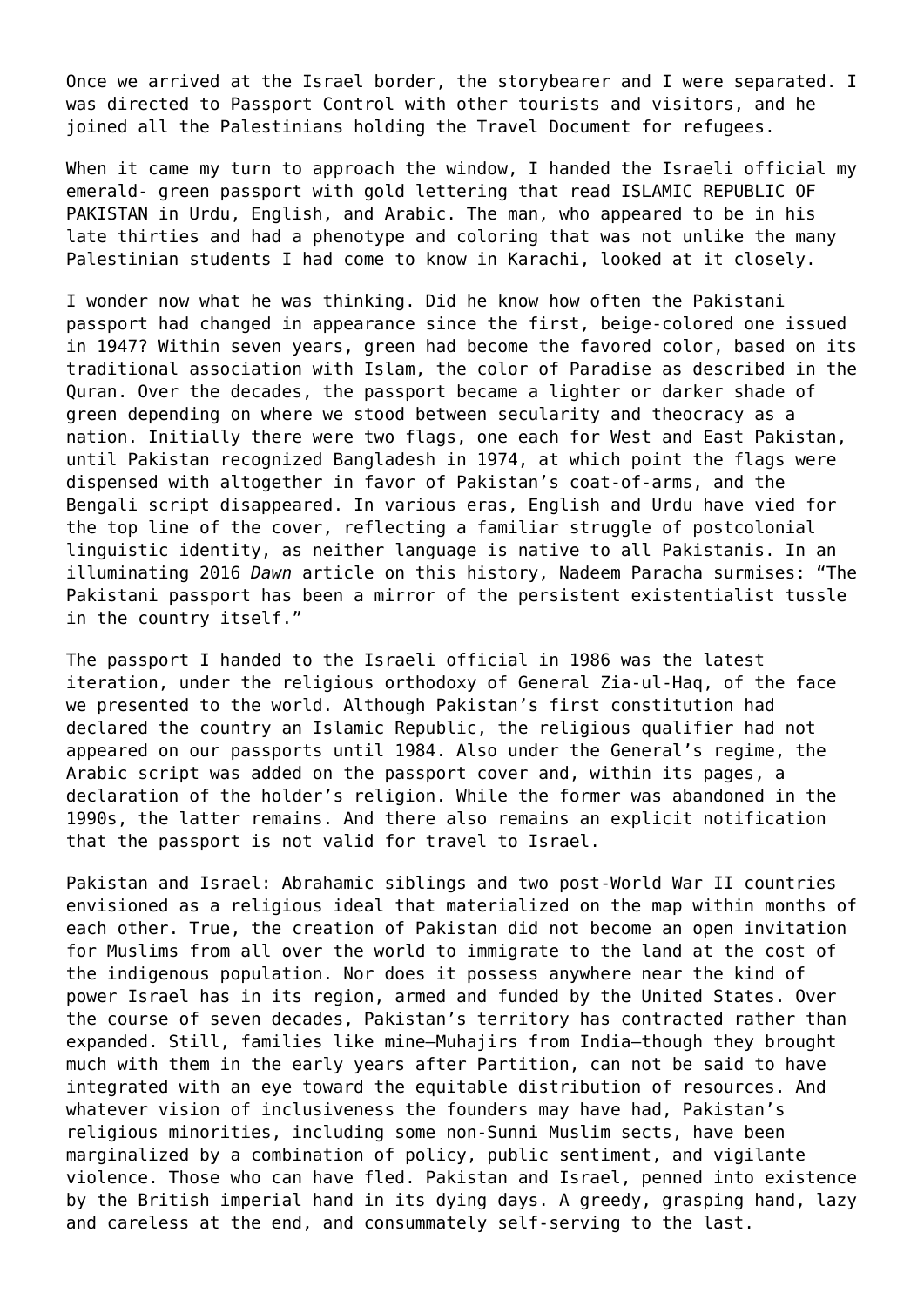Now the Israeli official furrows his thick, dark brows as he peers into my passport. His voice is calm and curious as he looks up at me.

"You know that your country does not have diplomatic relations with Israel?"

I did know. But I had assumed that the marriage papers, testifying that my spouse was from the Occupied Territories, would be enough to grant me a visit visa upon arrival. They were not. And there I was now, a scared 23-year-old woman, by myself, with no idea what would happen next.

I was told to return to Jordan. But I had no idea how to find my husband. I knew little Arabic at that point, and it was clear that most people around me, Israeli or Arab, did not speak English. I was told to wait in a specific area, and wait I did. An Arab man in Western attire offered to drive me to Amman in his cab. As I weighed my options, an elder shuffled up to me in his long jalabiya and chequered kufiyah, and, in a low voice, advised against trusting the younger man. He said I would be safer with him and his family. Until I finally saw a soldier approach with my husband in tow, I stood there, terrified.

Back in Amman, everyone told us my mistake had been to attempt to enter with the tourists; as the wife of a Palestinian, I should have lined up with the Palestinians. A few days later, we tried again.

This time I was among Palestinian women, as we were segregated by gender. This time I received very different treatment. No pleasantries exchanged, no courtesy or curiosity. I have an Arabic name and could pass for Arab, so when I didn't heed a command—was it to come here or go there?—a soldier yelled at me, and I cowered. This time I was searched bodily. This time they took away my eye-pencil as a potential threat to security. This time they confiscated my wedding video. I pleaded. The officer screening my belongings explained that entering as I was "on the Arab side," video cassettes were not permitted. He averted his eyes as he said this. He was from New York, and we had language in common.

But after all that, I was denied entry for the same reason: my passport wasn't valid for travel to Israel and the proof of my marriage to a Travel Document-bearing Palestinian was worth nothing.

By this point enough officials understood that I wasn't Arab and that I spoke English. I was told, not unkindly, that it was illegal for me to be standing there at all. A soldier who had been witnessing my interactions was assigned to stand with me while they located my husband again.

This young man was about my age but at least a foot taller, light-skinned, with reddish brown hair. He didn't say much as we stood side by side in the heat of the day, both of us looking straight ahead as though hope would arrive from that direction. But he must have asked for my story because I told him why I was there. It was a small wish, really, to meet the family of the curly-lashed man you had married.

The soldier was silent at first. Then he said softly, in clear and slightly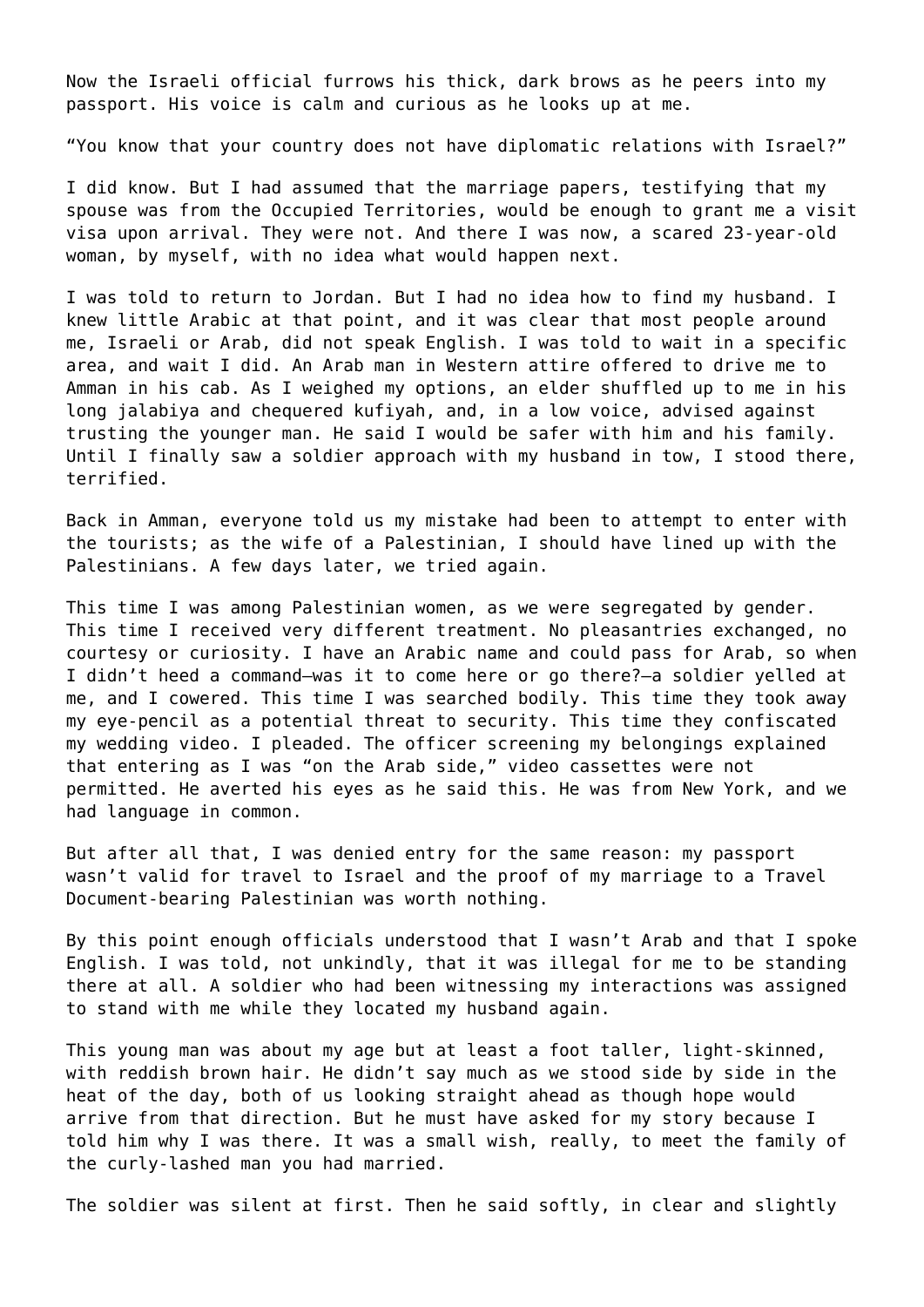accented English: "This is against humanity. This is not what Israel was meant to be."

I glanced up at him then and saw his clenched jaws and moist eyes.

His name was Endal. Thirty-five years later, this brief encounter remains a defining memory. It cautions against collapsing a people, even soldiers, with their governments. It's a reason to read the *Ha'aretz*, to support the human rights work of B'Tselem, to follow Jewish Voice for Peace.

We very nearly gave up on my ever meeting the family in Khan Younis after that. We decided to make the best of it and played tourist in Amman, an inviting modern city where you might walk casually by Roman ruins. In another two weeks I had acquired enough Arabic to follow the gist of a conversation in the Ghazawi vernacular of our hosts. And I loved the food, including shawarma bought from street vendors—these were my carnivore days—carved hot off the vertical spit and bundled up in pita with a well-seasoned salad and yogurt dressing.

Then one day someone suggested that I present my case to Jordan's Ministry of the Interior, which issued permits to West Bank Palestinians. Nobody had ever heard of the Jordanian government issuing a Travel Document to the spouse of a Ghazawi (as opposed to a West Banker), because Gazans were Egypt's responsibility. But what had we to lose?

I walked into the big stone building at the appointed hour and awaited my audience with the Minister (at least that's who I remember him to be). The meeting was brief. He sat in a large, imposing room full of portraits, behind a daunting desk, while I stood twenty feet away from him. I said my piece in English.

The man eyed me without a smile. But his tone, when he spoke, was incredulous.

"You really want to go that badly to *Khan Younis*?" he asked. And I nodded.

As we approached the densely populated refugee camp, the taxi driver had to honk to disperse the crowds and thread his way toward the unpaved road where my in-laws lived. Big, seemingly unfinished cement houses sat next to much smaller ones. None was painted. Our taxi stopped just beyond the alley where my husband's family lived; it was too narrow for a car. Immediately, children ran up to us, asking excited questions. As we walked, they surrounded us, leading me as though in a reverse enactment of the Pied Piper fairytale. A couple of men who had been sitting outside rushed toward us. There was much laughter and embracing as they grabbed our bags. We walked up to a humble home, constructed with sandstone blocks and plaster and topped with a tin roof. Several children ran inside to tell the parents that their son and his bride were home.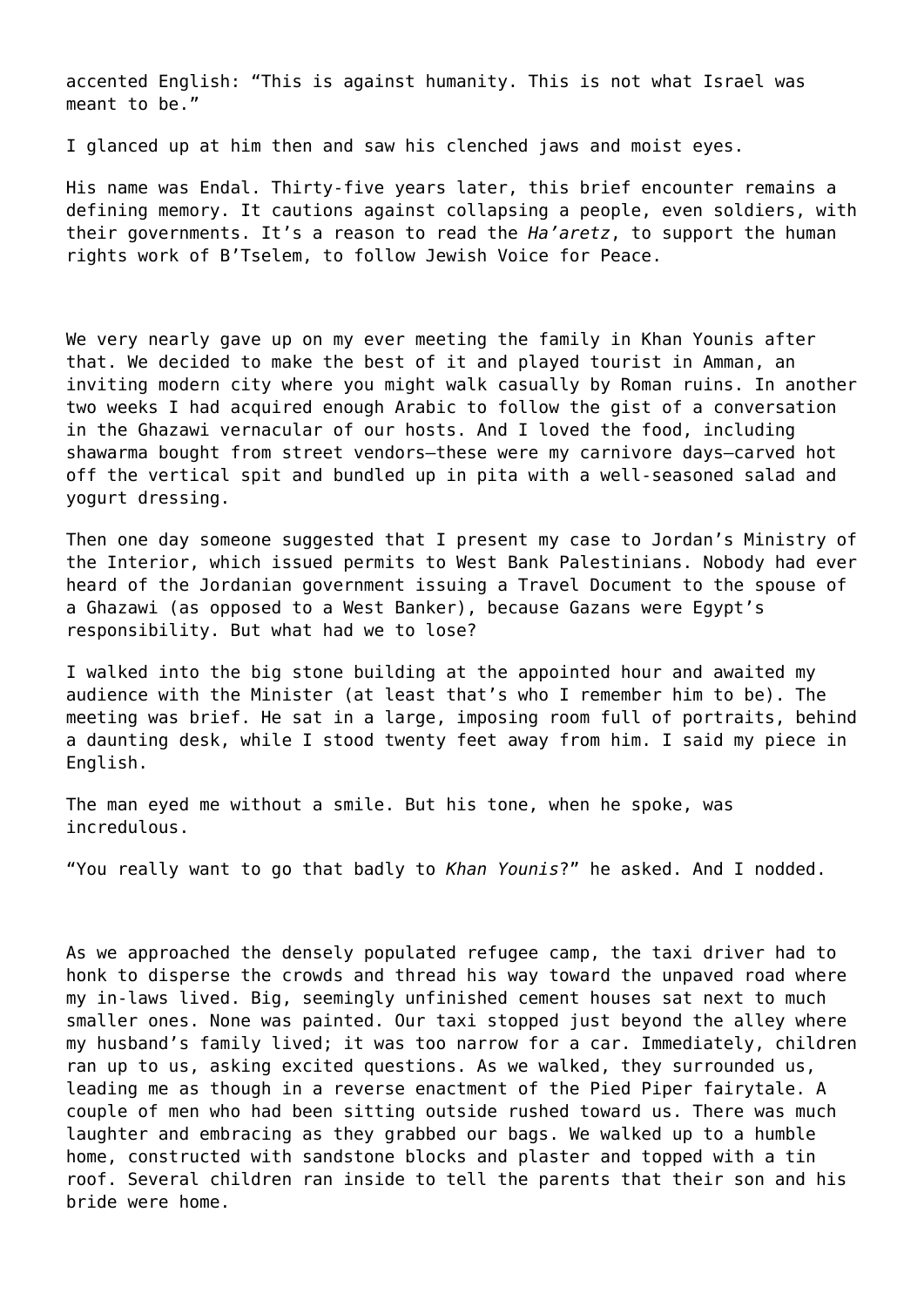We stayed in Khan Younis for almost three months, until September.

I came to love the family—the parents, the six brothers and sisters who spoiled me and wouldn't let me lift a finger to help with anything. I grew fleshier for lack of exercise but devoured the food anyway. My favorite meal was our breakfast of fava beans (*fool*) and homemade hummus and feta, with a dash of zartar in olive oil or red chilis on the side, all scooped up with pita bread. While the storybearer was out telling other stories to cousins in the neighborhood, I got to know his youngest sibling, Isa (Arabic for Jesus), whose physical and mental age you'd guess to be five or six years old, though he was twelve. His mother had been sick while she was pregnant wtih him. Isa's head was disproportionately large for his body. He had big eyes that often looked amused, with thick lashes like the rest of his siblings. When we first met, he held back, taking a few days to size me up before flashing his wide, dimpled smile at me. After that, he and I would sit beside each other on the floor mattress. Isa had what we call emotional intelligence. Although my Arabic quickly outpaced his, he understood more than he could convey in words. He understood the language of hugs and valued the moment, the physical presence. When I'd emerge from the bathroom, I'd often find him waiting for me quietly outside the door. Together we made our way back to the floor mattress, to family chatter, while Isa's older sister made strong, sweetened black tea with mint leaves on the two-burner stove, poured it into miniature glasses, and brought them out to us on a circular aluminium tray.

Life was hard in the refugee camp, and prospects for anything more than a basic education, wage labor for the young men and marriage for the young women, were almost nonexistent even before the Intifada. Every home knew loss, and some knew horror. But it was life nonetheless, and people found ways to tailor their dreams and joys to their circumstances. To hope, to anger, but not ask for more.

Looking back, I realize that I grasped only the surface of things. Just beneath it lay the despair that would erupt the following year in a shower of rocks from the fists of children.

At the time, movement was still possible, though it seemed circumscribed to me. Some of us could drive not just to Gaza City but to Ashkelon and beyond, as long as we carried our papers on us at all times. I visited Tel Aviv, Nazareth-Al Naasira, Bethlehem, and Jerusalem-Al Quds. Also many towns in the West Bank: Jericho-Ariha, Hebron-Al Khalil, Nablus, Ramallah. I learned to address my husband loudly in English when we stopped at military checkpoints because it meant less harassment for the driver and others in the car with me. Invariably, the sound of English aroused curiosity and shifted the tone. When it was my turn to produce documents, I'd look the checkpoint soldier in the eye and make small talk. I was treated with courtesy, and by extension, everyone in the car was let off without the customary humiliations. On one occasion a soldier smiled as he handed back my papers and said, "Speak well of us when you go back to your country."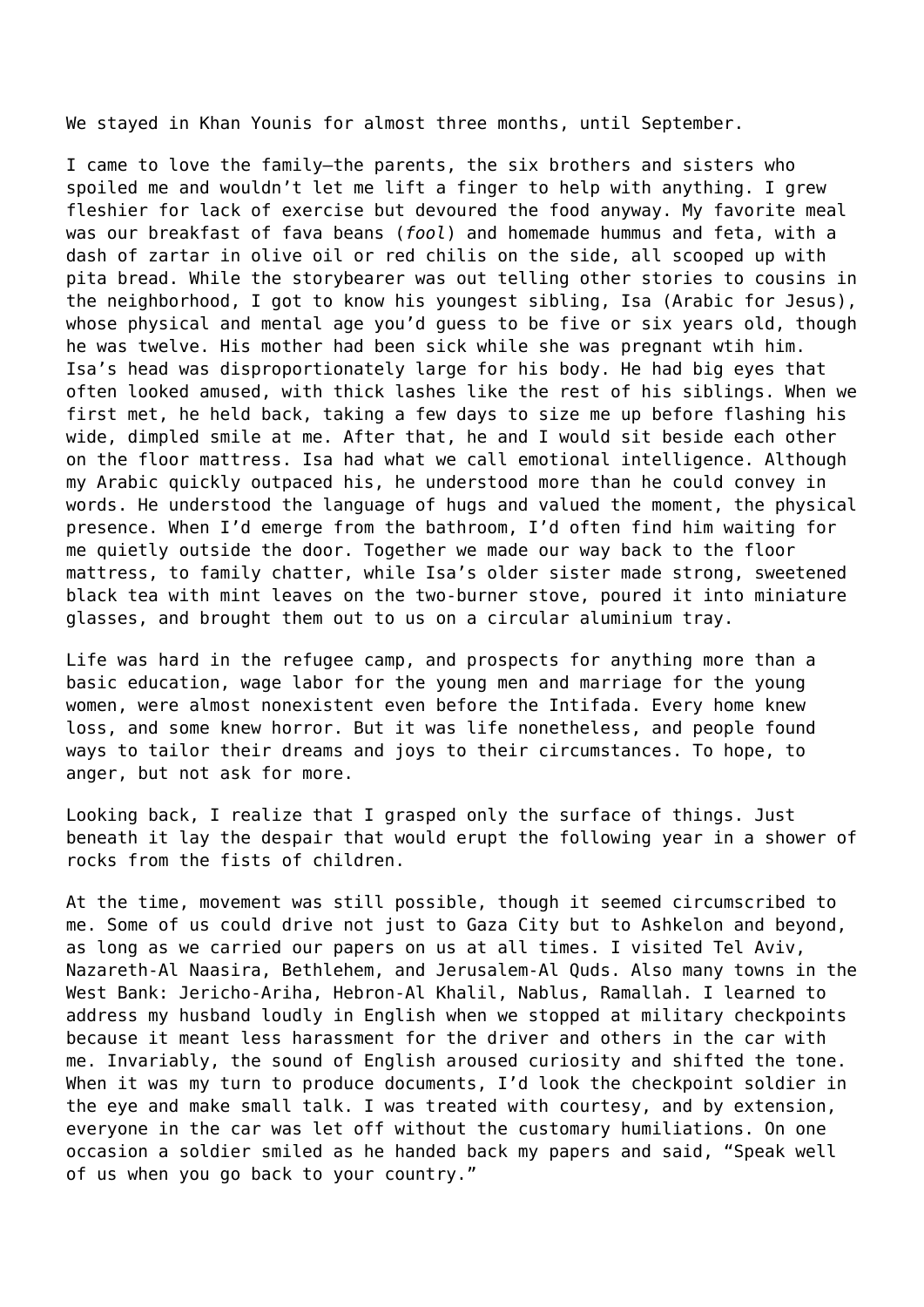I never saw Isa or the rest of the Khan Younis family again. Four and a half years later, I stole out of my Somerville, Massachusetts, apartment while the storybearer was at work because he would have barred my exit had he known. I took no photographs with me. Only the bit of earth I had scooped up from outside Isa's home the day we left and poured into a small glass jar. A bit of Gaza I had carried with me from Khan Younis to Karachi to Boston. And which, fifteen years later, I would carry with me to Fresno, California.

Yet every time Gaza appears in the headlines, and sometimes during the long spells when it remains forgotten, I think of Isa. Watching the World Cup with my children in July 2014, I froze when I read of the bomb dropped on Khan Younis that killed eight members of a single family. It was during Ramadan, the month of fasting, at 1 o'clock in the morning. They were watching the World Cup, as we were in Fresno. I could tell from the victims' last names that they were not Isa's family, but I grieved as though I had known them.

This morning there's news of fifty-two air attacks on and around Khan Younis. With five minutes of warning, a house that was home to forty members of the Al-Astal extended family was destroyed. The Associated Press article describes the scene in the words of Ahmed Al-Astal, a professor like me. Splayed across my laptop screen is the image of men in jeans and t-shirts gazing down at the rubble. What did it take to build that home? And given the scarcity and staggering cost of construction materials due to the blockade, what will it take to rebuild? Why even try when this will likely happen again in a few years, probably during another Ramadan and Eid season? In the background, unnoticed by the men, a boy about ten years of age balances himself on the rubble. He wears a black t-shirt and black athletic pants with RAVE printed in white letters on the side. His facial expression is absorbed and focused. Right foot on the ground and left leg bent, he raises his arms at different angles—cautiously, as if walking a tightrope; gracefully, as though poised to take flight.

In *The Truth About Stories,* Cherokee writer Thomas King says that stories are all we have. They shape who we are and how we see others as well as ourselves. It's a truth that many Indigenous Americans besides King, like Laguna Pueblo writer Leslie Marmon Silko, have long known and tried to share with us. We must be careful which stories we tell, they say, because once we put them out into the world, there's no taking them back.

It matters, too, how we hear a story and how we give it meaning. When we let a story in, it takes root in us. It grows with us, its stems and branches extending upward from our core to frame our vision, and reaching into whatever new stories we will tell. It's possible to feel seduced by a narrative, to regret the years of your life you invested in the narrator, and yet to cherish what the story itself gave you: the humanity of a people dismissed as roadkill, not worth stopping for. It's possible, during a global pandemic, for the heart to drop when you learn that an occupying power that boasts the highest vaccination rate in the world denies the life-saving vaccine to the occupied. It's possible, long after the storyteller himself has become an almost-forgotten history, to think of *Ghaza* with tenderness, to